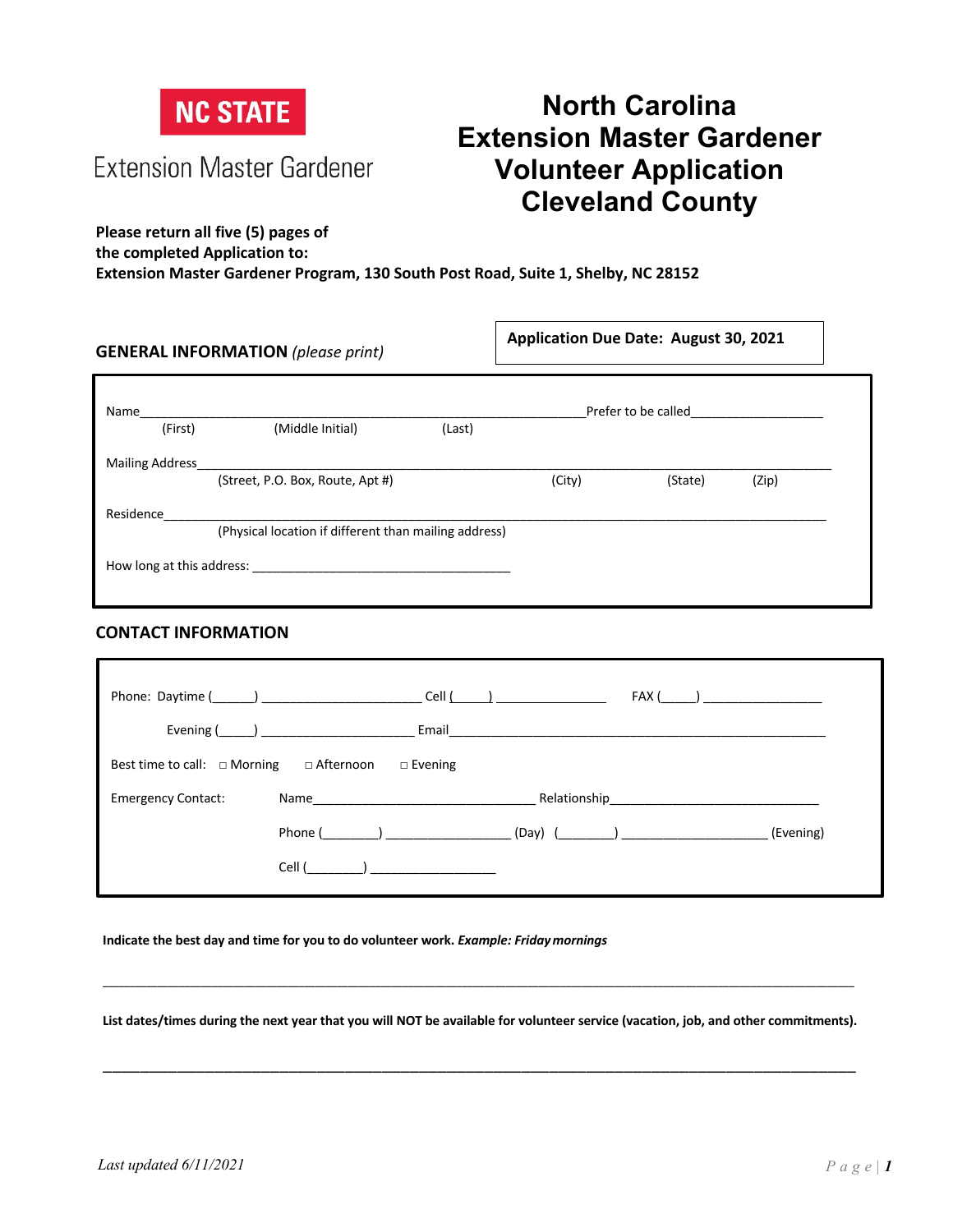# **EMPLOYMENT AND VOLUNTEER EXPERIENCE**

# **CURRENT EMPLOYMENT STATUS** *(please check one)*

 $\Box$  retired  $\Box$  work full time  $\Box$  work part time  $\Box$  not employed for pay

### **Please complete all occupation and volunteer positions for the last 10 years (add pages if necessary**.)

| Current Occupation/Volunteer Position  | Employer/Organization           |                  |
|----------------------------------------|---------------------------------|------------------|
| Employer/Organization Address          | Employer/Organization Telephone |                  |
| City, State, Zip                       | <b>Email Address</b>            | Employed From/To |
| Previous Occupation/Volunteer Position | Employer/Organization           |                  |
| Employer/Organization Address          | Employer/Organization Telephone |                  |
| City, State, Zip                       | <b>Email Address</b>            | Employed From/To |
| Previous Occupation/Volunteer Position | Employer/Organization           |                  |
| Employer/Organization Address          | Employer/Organization Telephone |                  |
| City, State, Zip                       | <b>Email Address</b>            | Employed From/To |

# **Please list three references, not related to you, who you have known you for at least two years.**

| Name             | Address, City, State, Zip |              |
|------------------|---------------------------|--------------|
|                  |                           |              |
| Telephone Number | <b>Email Address</b>      | Relationship |
| Day              |                           |              |
| Evening          |                           |              |
| Name             | Address, City, State, Zip |              |
|                  |                           |              |
| Telephone Number | <b>Email Address</b>      | Relationship |
| Day              |                           |              |
| Evening          |                           |              |
| Name             | Address, City, State, Zip |              |
|                  |                           |              |
| Telephone Number | <b>Email Address</b>      | Relationship |
| Day              |                           |              |
| Evening          |                           |              |
|                  |                           |              |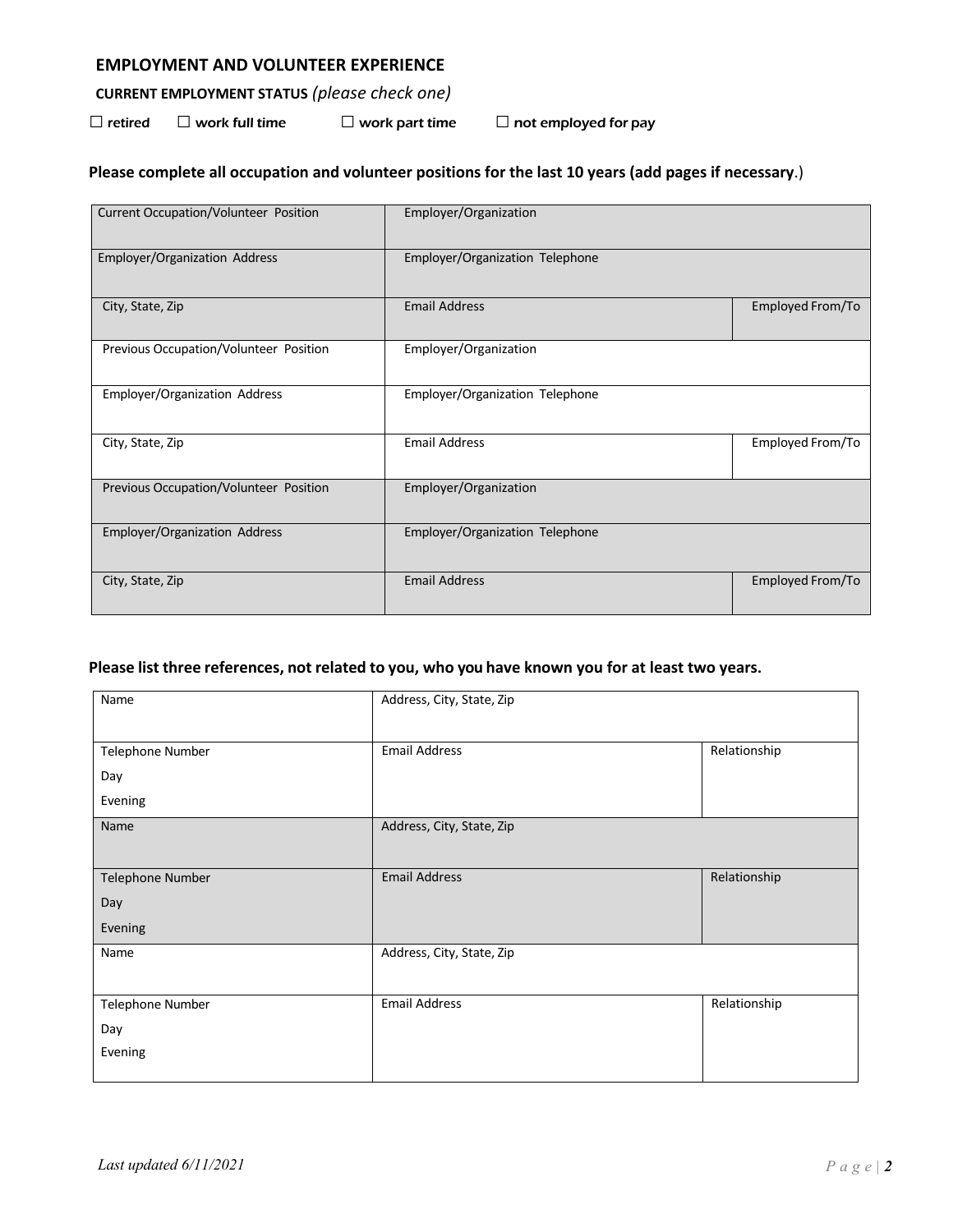# **EDUCATION AND GARDEN EXPERIENCE**

| Please check your highest education level.                                                                                                       |  |  |  |  |
|--------------------------------------------------------------------------------------------------------------------------------------------------|--|--|--|--|
| $\begin{array}{ c c c c c }\n\hline\n12 & \text{College:} & \hline\n\end{array}$<br>h <sub>1</sub><br>$\overline{2}$<br>h٥                       |  |  |  |  |
|                                                                                                                                                  |  |  |  |  |
| List your top three areas of gardening interest. Example: vegetables, roses, houseplants, etc.                                                   |  |  |  |  |
|                                                                                                                                                  |  |  |  |  |
|                                                                                                                                                  |  |  |  |  |
| List any gardening groups in which you are currently active.                                                                                     |  |  |  |  |
|                                                                                                                                                  |  |  |  |  |
| List Cooperative Extension programs you have participated in or services you have received.                                                      |  |  |  |  |
|                                                                                                                                                  |  |  |  |  |
| List volunteer roles you are most interested in performing.                                                                                      |  |  |  |  |
|                                                                                                                                                  |  |  |  |  |
| List any special skills that you could contribute in a volunteer capacity. Examples: computers, graphic design,<br>teaching, grant writing, etc. |  |  |  |  |
|                                                                                                                                                  |  |  |  |  |
| List any formal training in horticulture/gardening.                                                                                              |  |  |  |  |
|                                                                                                                                                  |  |  |  |  |
|                                                                                                                                                  |  |  |  |  |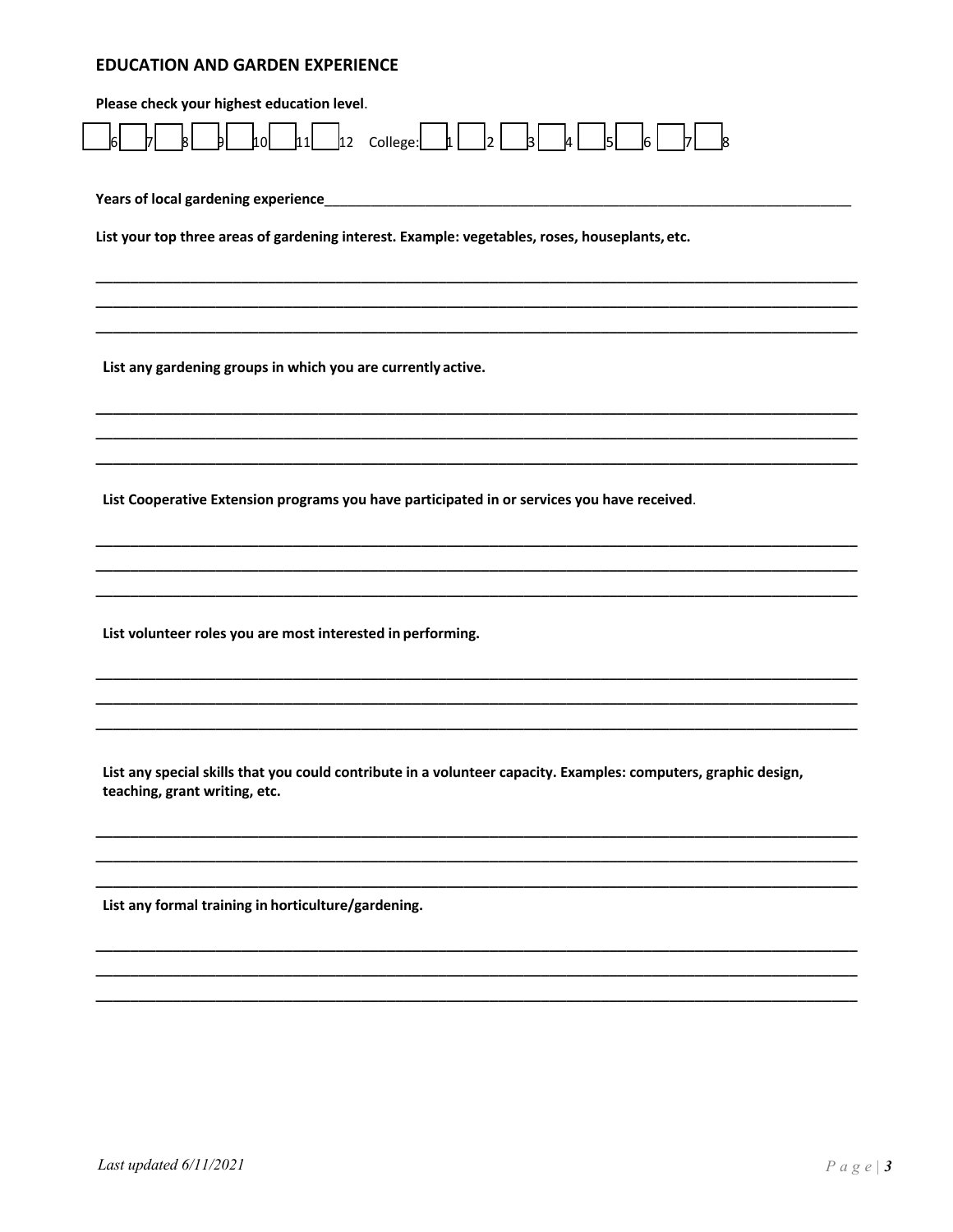I wish to become a participant in the North Carolina Extension Master Gardener Training Program, and would like to be accepted into the next class. I understand the applications willbe screened to select the best candidates to assist with consumer horticulture education. If accepted, **I agree to volunteer a minimum of 40 hours of service to the NC State Cleveland County Extension Master Gardener Volunteer program withinone year following class completion.** I understand that to continue as an Extension Master Gardener Volunteer there are annual recertification requirements including both volunteer service and continuing education. There is a fee to cover the initial training, administrative and program expenses.

I agree to abide by all policies and procedures of North Carolina Cooperative Extension Service.

I understand that North Carolina State University and North Carolina A&T State University commit themselves to positive action to secure equal opportunity regardless of race, color, creed, national origin, religion, sex, age, veteran status or disability. In addition, the two Universities welcome all persons without regard to sexual orientation.

I hereby certify that all of the entries on this application are true and complete. Understand that any falsification of information herein constitutes cause for dismissal.

Applicant Signature **Date** 

#### **DEMOGRAPHIC DATA**

*The following information is requested solely for the purpose of determining compliance with Federal civil rightslaws; your response will not affect consideration of your application. NC Cooperative Extension policy prohibits unlawful discrimination based on race, sex, color, creed, religion, national origin, age, disability, or political affiliation*.